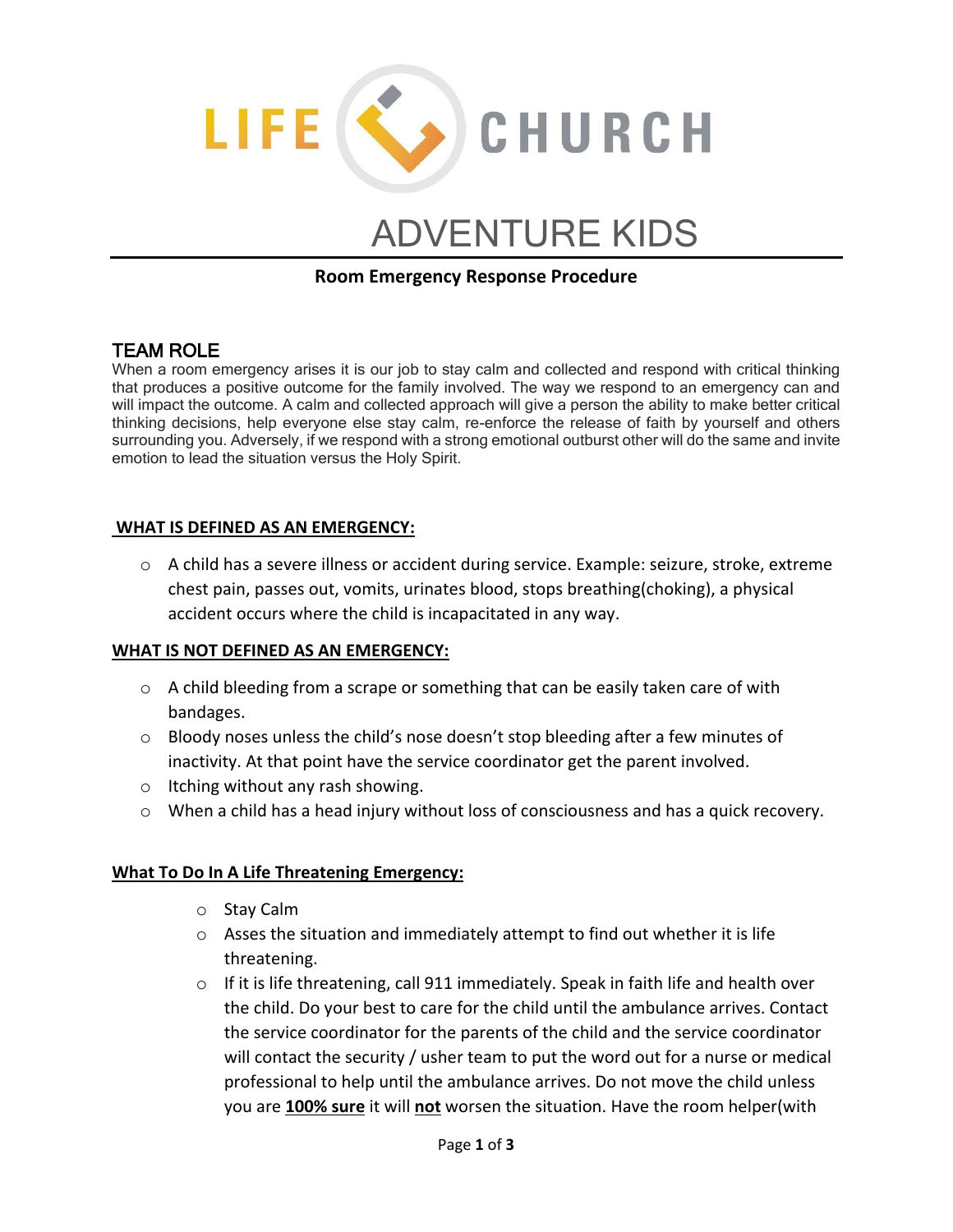assistance of the service coordinator) take the rest of the children in the room to the closest room and wait until the issue subsides.

- $\circ$  Regardless of how severe of an incident, write up an accident report of exactly what occurred with as much detail as possible. Give the accident report to the service coordinator.
- o Collect yourself, spend a few minutes in prayer with the Father. When capable and time allows, find out where the rest of the kids were taken and bring them back to your room for their parents to pick them up.
- $\circ$  You may need to explain to parents that are picking up the rest of the children there was an emergency that took place in the room. You aren't allowed to share details to protect the child and family that was in the emergency. It's best to get ahead of the kids telling their parents and it looking like we were attempting to hide something.

# **What To Do In An a NON-Life Threatening Emergency:**

- o If it is **NOT** life threatening, but severe, immediately get the service coordinator involved to contact the parents and security. Do your best to bandage, or help the child in anyway possible. Bandages can be found in a cabinet or drawer in each room, and mounted on the wall. Use whatever is necessary to help the child from continued pain. Help the parent as needed once they arrive. Be calm with the parents once they arrive.
- $\circ$  Regardless of how severe of an incident, write up an accident report of exactly what occurred with as much detail as possible. Give the accident report to the service coordinator.
- $\circ$  Collect yourself, spend a few minutes in prayer with the Father. When capable and time allows, find out where the rest of the kids were taken and bring them back to your room for their parents to pick them up.
- o You may need to explain to parents that are picking up the rest of the children there was an emergency that took place in the room. You aren't allowed to share details to protect the child and family that was in the emergency. It's best to get ahead of the kids telling their parents and it looking like we were attempting to hide something.